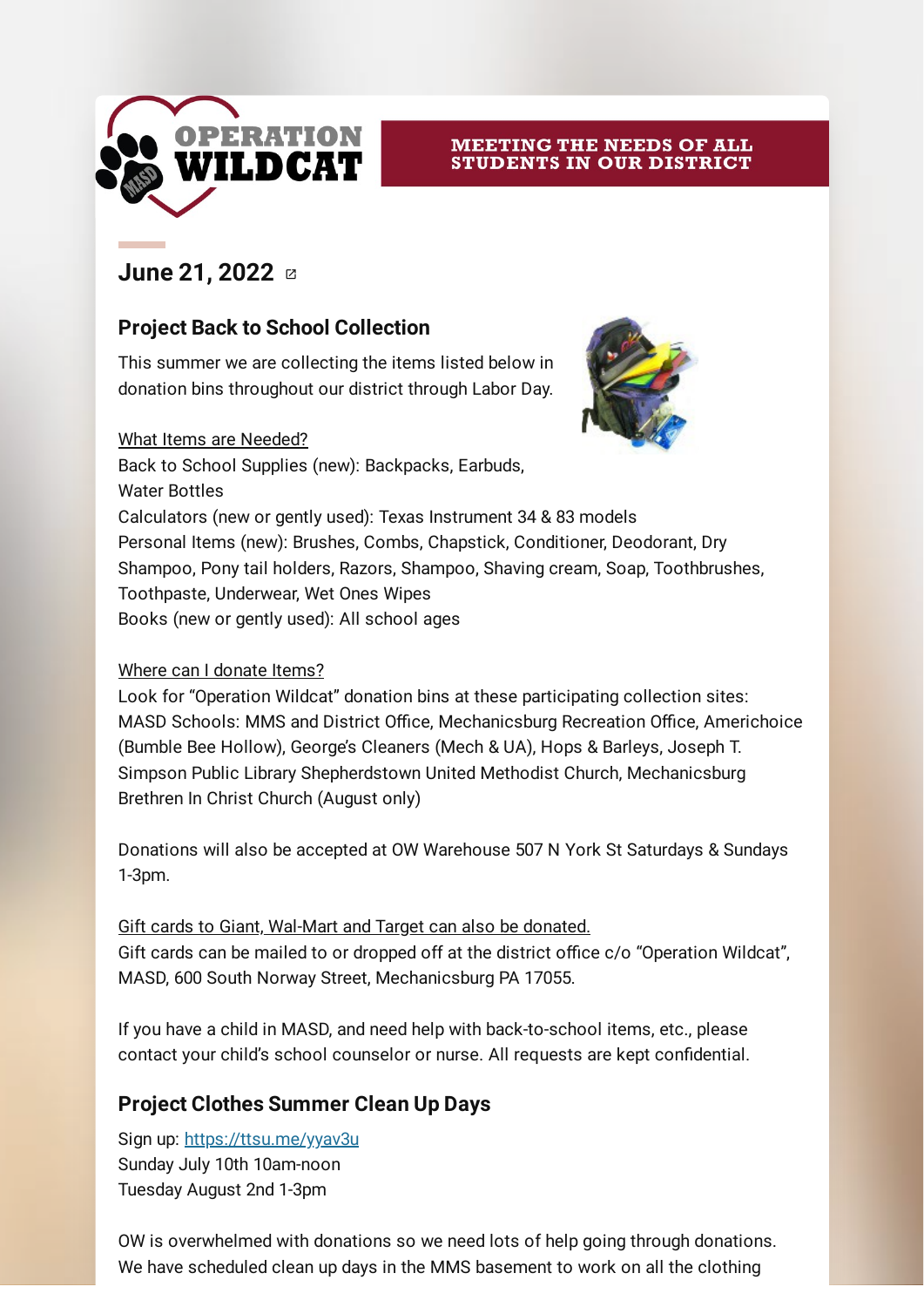donations. These times are open to adults and children 12 years and older (they do not need an adult to stay with them). The work will be done in Operation Wildcat Storage Room at MMS. There is no heat in the room so please dress accordingly. We will meet in the lobby of MMS before heading down the room. Please contact Meghan Brown, [pmbrown2@msn.com](https://s.smore.com/e/f247v/mN2qYE) or Melissa Herbein, 717-580-5898, [melissaherbein@gmail.com](https://s.smore.com/e/f247v/isTfSb) with any questions.

#### **Clothing Items Needed**

Please only donate new or slightly used clothing; do not donate any torn or stained clothing. Also, we are only accepting NEW socks and NEW underwear. To help us with sorting donations, please mark the bag on the outside. If possible, please leave donations at MMS.

OW needs these specific clothing items: Women's bras all sizes, sports and regular Girls 6 7 8 Leggins, Sweatpants and Jeans Girls 6 7 8 Long Sleeve Shirts and Hoodies PJs Girls Sz 12 13 1 sneakers Women's 6 7 sneakers and boots Women's Leggins and Sweatpants Small Med Large Women's Coats size medium Juniors 5 6 7 Jeans Boys 4 5 6 8 14/16 Jeans and Sweatpants or joggers and PJs Boys 4 5 6 Shirts Underwear- teen style 5 6 7 female Men's Work boots- 10W Mens Flannel Tops Small & Large Men's Sz 6 Sneakers Men's 8.5 Sneakers

#### **Help Needed at OW Warehouse**

Sign up: [ttsu.me/wcaurg](https://s.smore.com/e/f247v/vzmMmp)

**If** we are going to continue holding the Yard Sale, we need help year round. It takes many hands to receive donations, organize, sort, price and skid the donations.

All that the volunteer needs to do is accept donations at the warehouse. Instructions on what OW takes and where to place the donations will be posted at the warehouse, as will contact information for any questions. NOTE: A student may sign up for service hours, But a parent/guardian must be with them the entire time.

In case of inclement weather the warehouse will be closed.

Warehouse is located at 507 N. York Street, Mechanicsburg, 17055. Turn on to Pleasant View Drive - 1st left into parking lot to Dock Door 1.

Questions – call or email Maureen at 717-773-1988.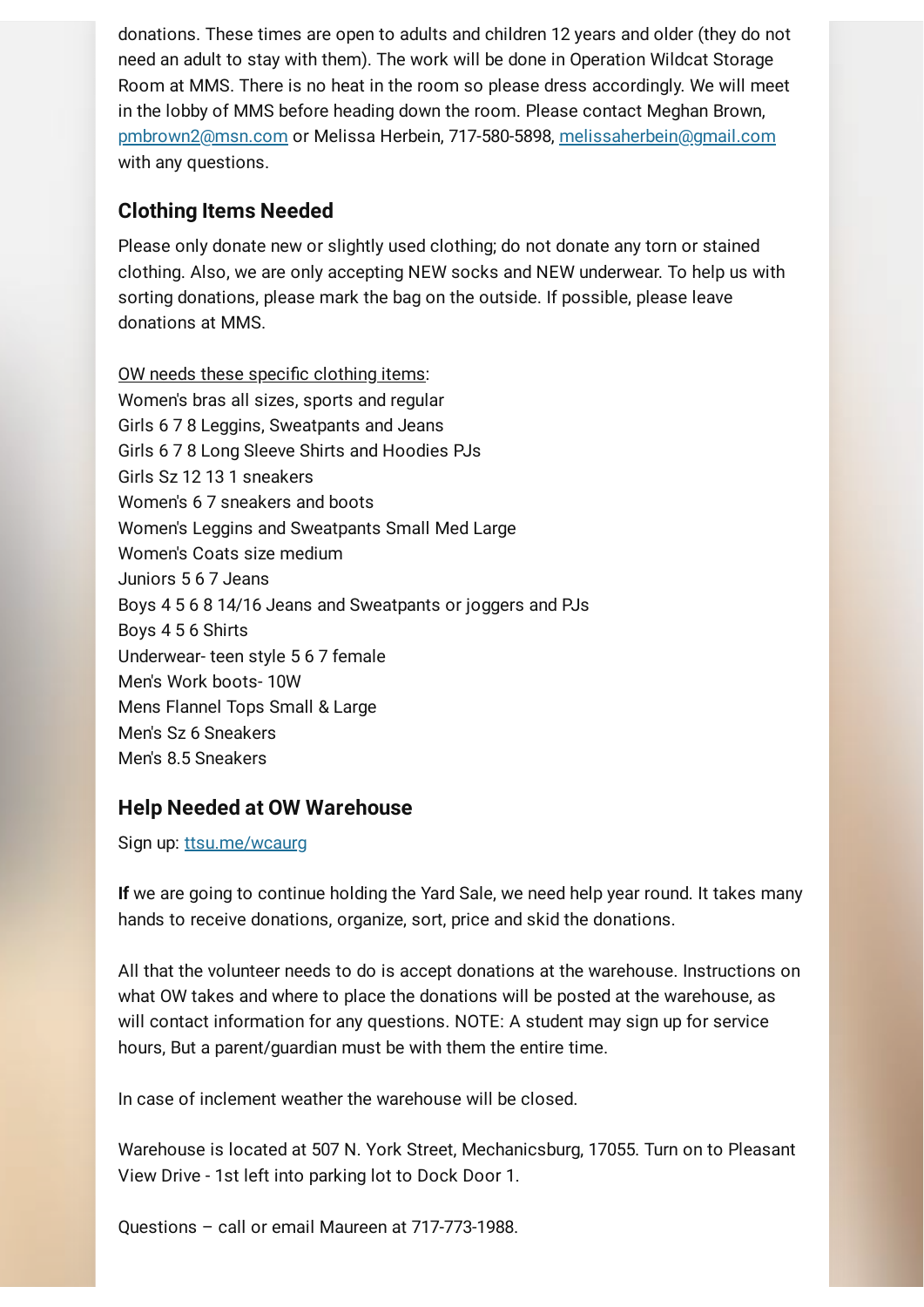The twice-yearly Yard Sales are OW's only fundraiser  $-$  it can only continue with your help.

### **Volunteers Needed to Assist with Furniture Pick-ups/Deliveries**

Volunteers are needed to assist with the pick-up/drop-off of furniture items in the District. All items for pick up are either left outside or are in the garage - no heavy lifting up/downstairs!

For deliveries - all items are delivered to the families' doorstep.

There are no set days'/times to help - we work around the volunteers' and the families' schedules.

For more information, or if you have any questions, please contact Kaleb Dissinger at [t34foru@yahoo.com.](https://s.smore.com/e/f247v/YlbeE-)

#### **Open Positions**

If you are looking to get more involved in Operation Wildcat, OW has two open positions. If interested, please contact Leslie [mommagic@comcast.net](https://s.smore.com/e/f247v/-tF_0Z) for more info.

Project Legacy Co-Chair: Project Legacy's goal is to involve the community and local business community to provide families with a little more during the holidays in addition to gifts. Participating families are designated by the school counselors as most in need of additional assistance. Project Legacy provides clothing, bedding, coats, housewares, furniture and more, in addition to toys to participating families. Jaclyn Gingrich is the current chairperson and is looking for someone to team with her for this important project.

Facebook Page Administrator: Operation Wildcat has its own FB page, using the platform to share communications and event photographs both before and after events, and to recruit volunteers to assist with various projects and needs. An administrator is needed to post these items on our FB page.

#### **OW 2021 Year in Review**

Want to learn more about Operation Wildcat and what we accomplished this past year? Watch this video [https://youtu.be/rRVW0UVM0jw](https://s.smore.com/e/f247v/y-yN98)

# amazonsmile

**Please support OW when you shop on Amazon**

[https://smile.amazon.com/](https://s.smore.com/e/f247v/YLuvLC) ch/84-2733564. Thanks to all who purchased items through Amazon Smile, OW has

i da la 1990 de la 1990 de la 1990 de la 1990 de la 1990 de la 1990 de la 1990 de la 1990 de la 1990 de la 19<br>De la 1990 de la 1990 de la 1990 de la 1990 de la 1990 de la 1990 de la 1990 de la 1990 de la 1990 de la 1990



**For more information** Website: [www.operationwildcat.org](https://s.smore.com/e/f247v/xexFxa) Email: [operationwildcatmasd@gm](https://s.smore.com/e/f247v/FI_ErZ) ail.com Phone: Leslie Collins 717- 795-7372



**Upcoming Events** Fall Yard Sale Oct 21-22